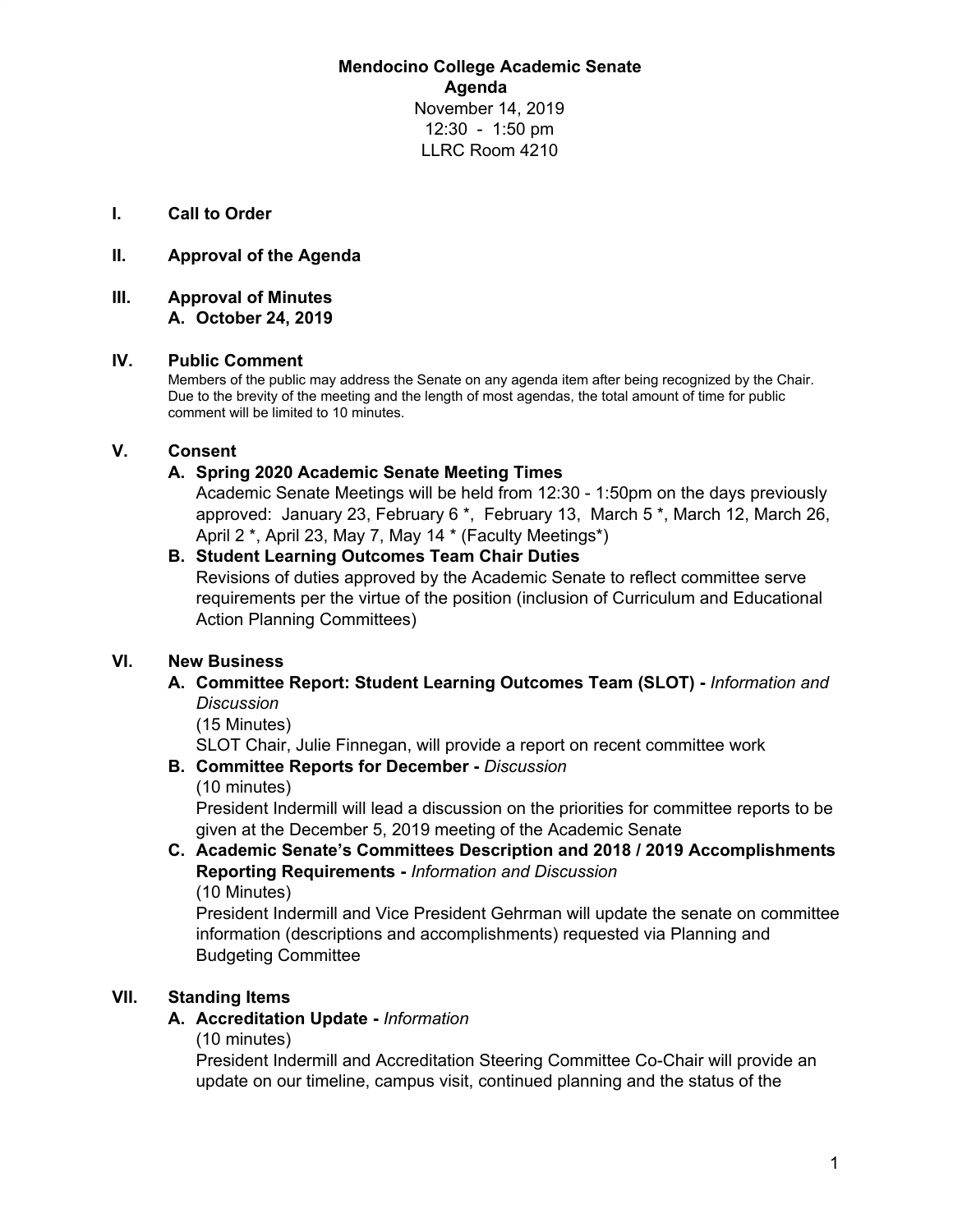Institutional Self-Evaluation Report (ISER); and address the faculty vacancy on the committee

## **B. Accreditation: Institutional Self Evaluation Report (ISER) -** *Action* (10 minutes)

President Indermill and Accreditation Steering Committee Co-Chair will present the ISER in preparation for the second reading and action of the Academic Senate

● [https://my.mendocino.edu/ts-accreditation/Documents/ISER%20Draft/ISER\\_Dra](https://my.mendocino.edu/ts-accreditation/Documents/ISER%20Draft/ISER_Draft%20for%20BOT%2011-13-19.pdf) [ft%20for%20BOT%2011-13-19.pdf](https://my.mendocino.edu/ts-accreditation/Documents/ISER%20Draft/ISER_Draft%20for%20BOT%2011-13-19.pdf)

## **C. Guided Pathways and AB 705 -** *Information*

(10 minutes)

These items will be addressed together in a report about the Guided Pathways Leadership Team

## **VIII. Reports**

# **A. Academic Senate President's Report**

(5 minutes) A report will be provided as information

## **IX. Open Forum**

Members of the public, as well as senators, may address the senate with comments that are within the purview of the Academic Senate. The total amount of time allotted will be determined and announced by the chair based upon the scheduled adjournment time.

## **X. Adjournment**

Future Meetings (\*\*Faculty Meetings)

- Fall 2019 **December 3\*\* /** December 5
- Spring 2020

January 23, February 6 \*, February 13, March 5 \*, March 12, March 26, April 2 \*, April 23, May 7, May 14 \* (Faculty Meetings\*)

\*\*\*\*\*\*\*\*\*\*\*\*\*\*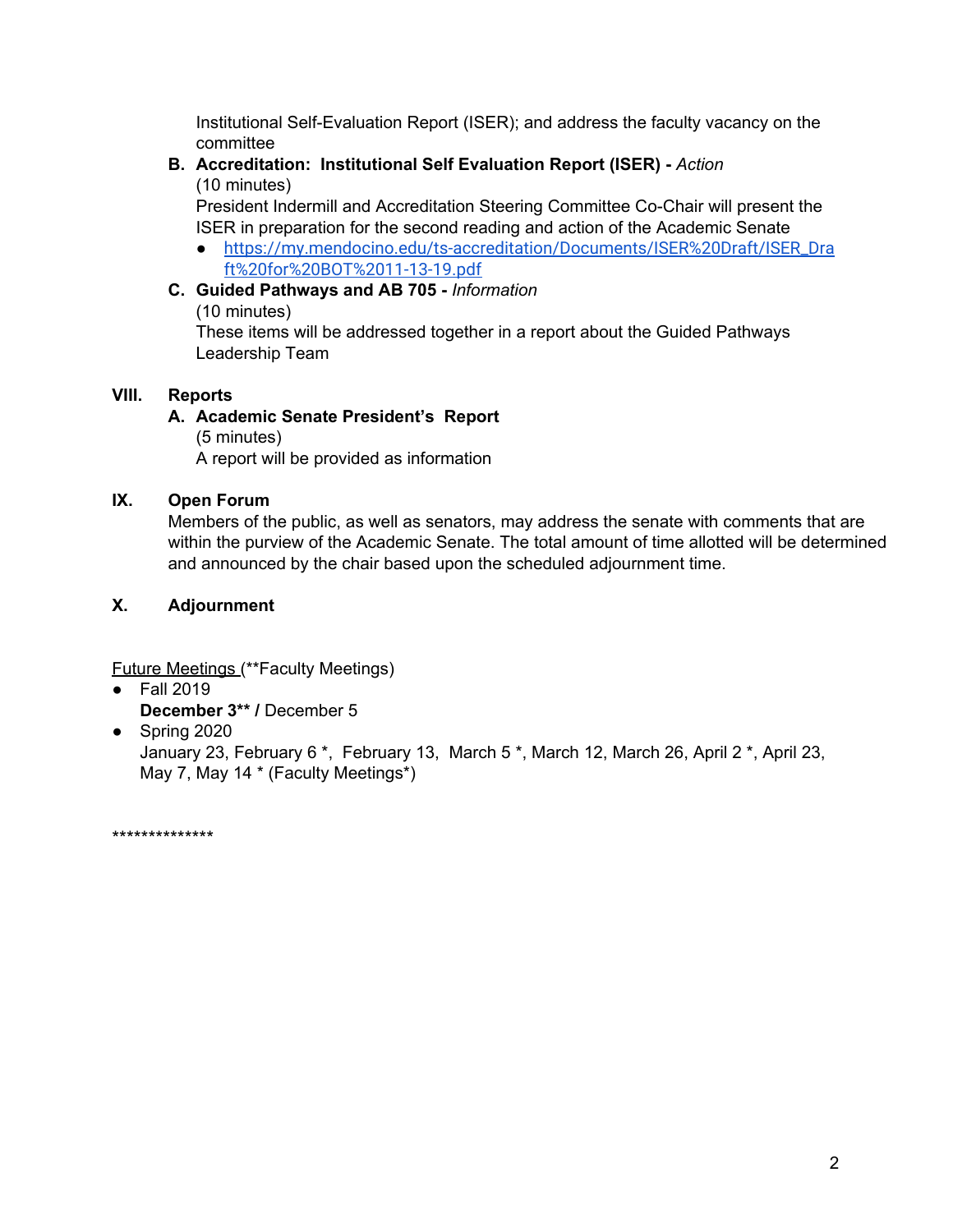# **Student Learning Outcome Team Report November 14, 2019**

This report is respectfully submitted by J. Finnegan, Chair

# **Committee Report: Academic Senate Questionnaire**

*In order to better serve you, the academic senate seeks feedback about issues encountered and/or progress made while chairing or sitting on committees. Please use the questions below to guide your verbal and written report to Senate.*

*Committee Name:* Student Learning Outcomes Team

*SLO Committee Co-Chair(s):* J. Finnegan, Faculty

*Meeting days/times (if regularly scheduled):* Third Monday of month 4pm Room 740, or as needed.

- *1) What are the most pressing issues your committee is currently addressing? Please be specific.*
	- Elumen technology implementation of student learning outcome assessments for all faculty by spring 2020.
	- Training and support for data-informed teaching practices.
- *2) What actions (if any) has your committee undertaken to address these challenges?*
	- J. Finnegan was appointed Faculty Chair in September 2019.
	- SLOT committee voted and approved 3 significant changes (September 2019) to course SLO assessment:
		- Measure by individual student
		- $\circ$  3, 2, 1 = met, partial, did not meet, respectively
		- Reflection template
	- CANVAS Shell was created which will eventually be an institutional resource to provide institutional support (by activity) within the SLO process (October 2019).
	- The above changes allow for the *assessment of disaggregated data by student*, critical to measuring leading indicators of student success in the guided pathway model.